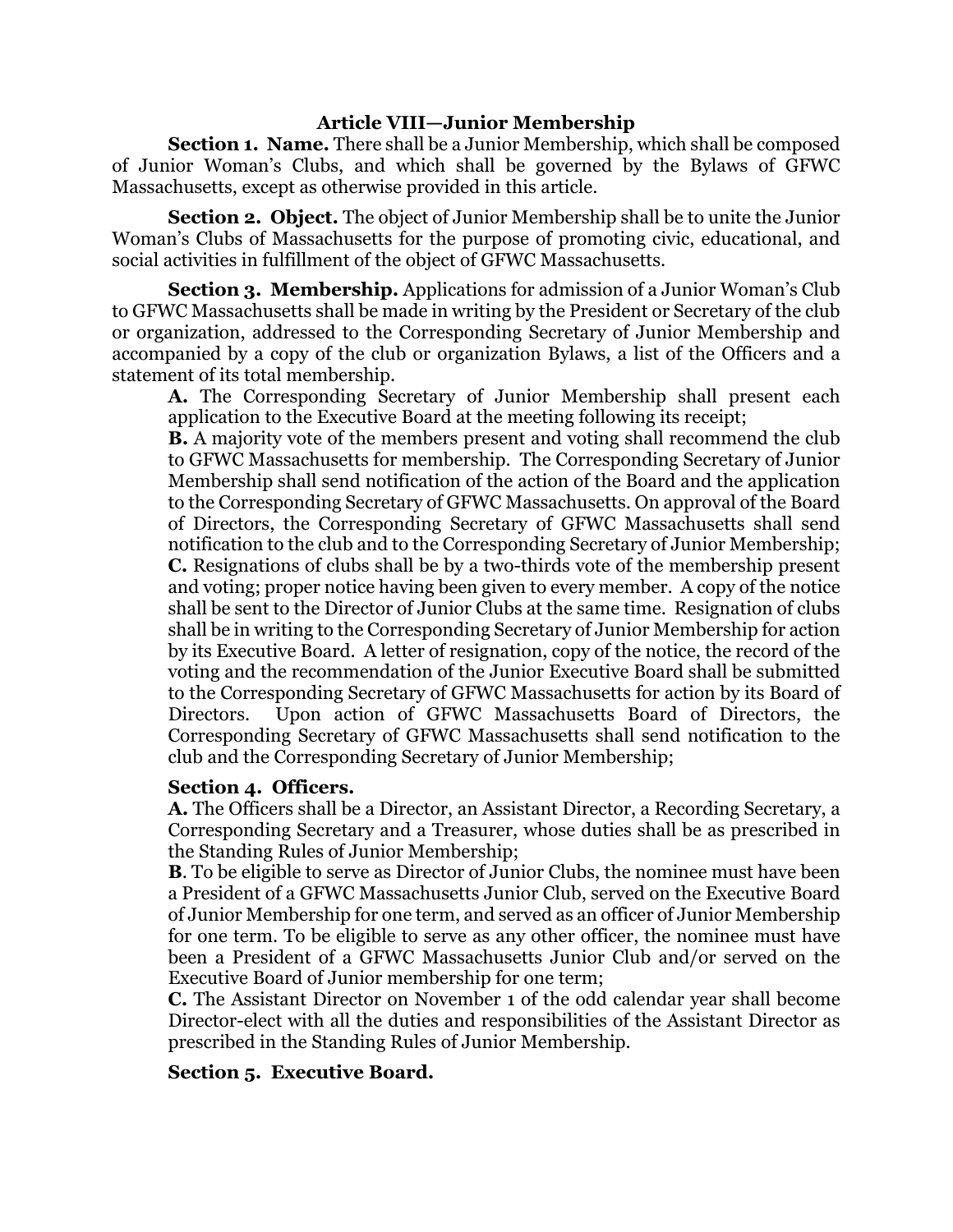**A.** There shall be an Executive Board composed of the Officers, two Nominating Committee members elected from the slate at the even-calendar year Annual Meeting, the chairmen of Standing Committees; the Assistants to the Director of Junior Clubs, and Chairmen of Special Committees approved by the Executive Board. A parliamentary advisor may be appointed by the Director to offer guidance to the Executive Board;

**B.** The duties of the Executive Board members shall be as prescribed by the Board, if not inconsistent with those of GFWC Massachusetts;

**C.** Regular monthly meetings of the Executive Board shall be held from September through June, except February, May and December. The Director may call special meetings. At the written request of five members of the Executive Board, accompanied by a statement of the business to be considered, a special meeting shall be called;

**D.** Seven members shall constitute a quorum.

# **Section 6. Dues and Finances.**

**A.** Each Junior Woman's Club shall pay to the GFWC Massachusetts Treasurer per capita dues at the rate of ten dollars (\$10.00) for GFWC Massachusetts and fifteen (\$15.00) for GFWC three dollars (\$3.00) per capita of Junior Membership dues shall be returned to the Junior Women's Clubs' Treasurer. GFWC Massachusetts and GFWC dues shall be payable for the ensuing year not later than December 31 of each year.

**B.** The number of members shall be computed by the GFWC Massachusetts Treasurer from the official report of club membership given by the club and appearing in the current GFWC Massachusetts *Manual*.

**C.** In June, the Corresponding Secretary of GFWC Junior Membership shall send GFWC Massachusetts' Corresponding Secretary a copy of the annual budget approved by Junior Membership Executive Board for distribution to GFWC Massachusetts' EC.

# **Section 7. Meetings.**

**A.** The date of Annual Meeting shall be set by the Director of Junior Clubs in consultation with the President of GFWC Massachusetts. This meeting, for receiving reports and transacting other business, shall be held within the month preceding the Annual Convention of GFWC Massachusetts;

**B.** Business at the Annual meeting in the even-calendar year shall also include the election of Officers, District Representatives and members of the Nominating Committee;

**C.** The date of Fall Meeting shall be set by the Director of Junior Clubs in consultation with the President of GFWC Massachusetts;

**D.** Thirty-five voting members shall constitute a quorum.

# **Section 8. Representation.**

**A.** For every ten members, each Junior Woman's Club shall be entitled to one voting delegate at business meetings of Junior Membership;

**B.** Representation at GFWC Massachusetts' meetings shall be determined on the same basis as Women's Club representation;

**C.** Past Directors of Junior Clubs shall be entitled to all Junior Membership delegate privileges.